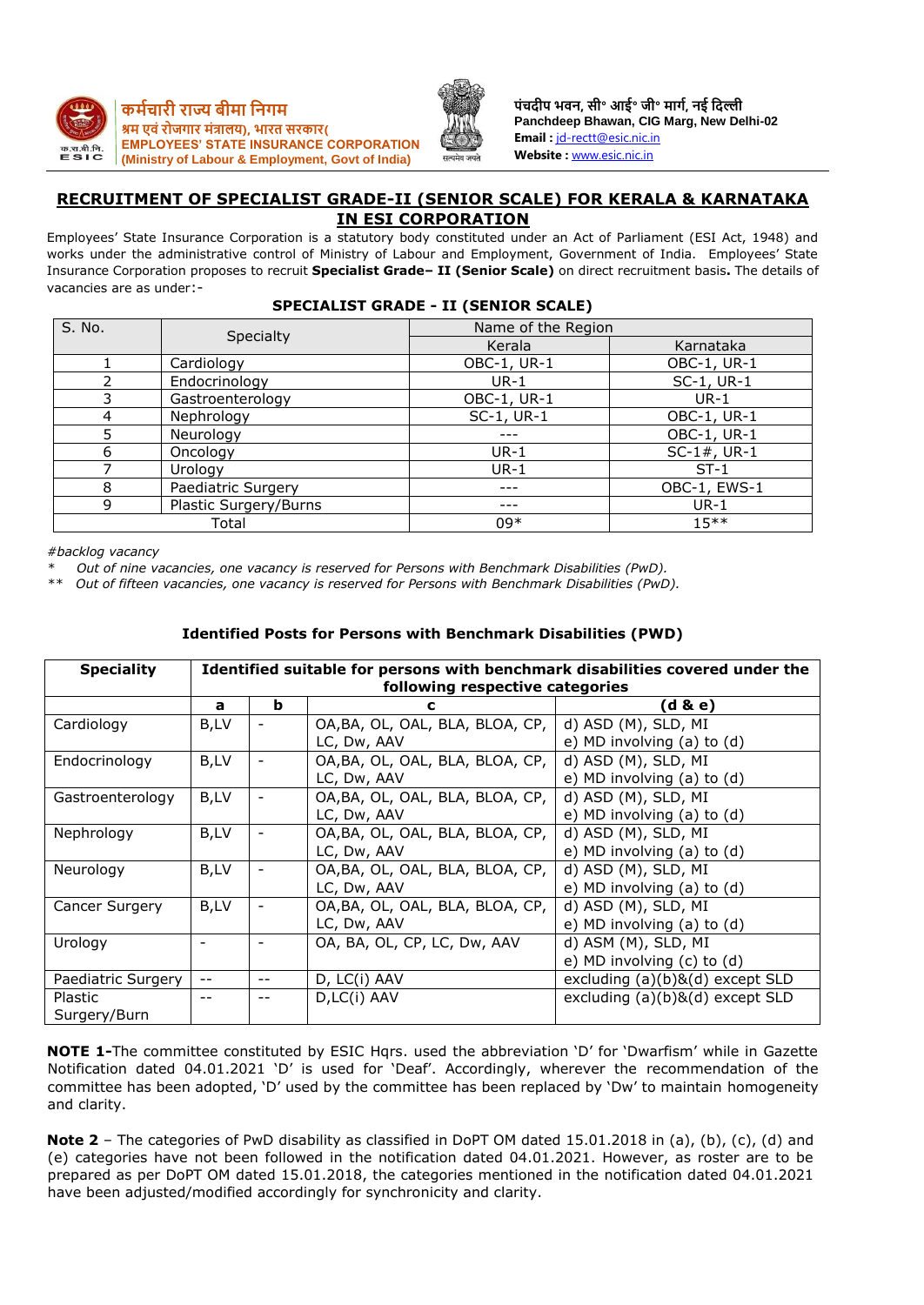**FUNCTIONAL REQUIREMENT ABBREVIATIONS USED**: S=Sitting, ST=Standing, W=Walking, BN=Bending, L=Lifting, KC=Kneeling &Crouching, JU=Jumping, CRL= Crawling, CL=Climbing, PP=Pulling & Pushing, MF=Manipulation with Fingers, RW=Reading & Writing, SE=Seeing, H=Hearing, C=Communication.

**CATEGORY ABBREVIATIONS USED:** B=Blind, LV=Low Vision, D=Deaf, HH= Hard of Hearing, OA=One Arm, OL=One Leg, BA=Both Arms, BL=Both Leg, OAL=One Arm and One Leg, BLOA=Both Leg & One Arm, BLA=Both Legs Arms, CP=Cerebral Palsy, LC=Leprosy Cured, Dw=Dwarfism, AAV=Acid Attack Victims, MDy= Muscular Dystrophy, ASD= Autism Spectrum Disorder (M= Mild, MoD= Moderate), ID= Intellectual Disability, SLD= Specific Learning Disability, MI= Mental Illness, MD=Multiple Disabilities.

# **SPECIALIST GR. II (SR. SCALE)**

**SCALE OF PAY:** Level–12 of Pay Matrix with initial pay of Rs. 78,800/- as per 7th CPC. In addition to Pay, DA, NPA, HRA and Transport Allowance will also be admissible as per rules in force from time to time.

**AGE LIMIT:** Not exceeding 45 years as on **07.3.2022.** Relaxable up to 5 years for employees of the Employees' State Insurance Corporation and the Government Servants. Upper age limit is also relaxable for SC/ST/OBC/PWD/Ex-Servicemen candidates as per Govt. of India instructions.

**Relaxation in age –** SC / ST / OBC candidates will be eligible for age relaxation to the extent of the posts reserved for these categories. In case vacancies are not reserved for these categories of applicants in any of the above specialities, the candidates shall not be eligible for any age relaxation.

## **ESSENTIAL QUALIFICATIONS: -**

## **SPECIALIST GR. II (SR. SCALE) – SUPER SPECIALITIES**

- 1. A recognized medical qualification included in the first or second Schedule of Part-II of third Schedule (other than licentiate qualifications) to the Indian Medical Council Act, 1956. Holders of educational qualifications included in Part-II of the Third Schedule should also fulfill the conditions stipulated in Sub-Section (3) of Section (13) of the Indian Medical Council Act, 1956.
- 2. Post Graduate Degree in the concerned Specialty as mentioned in Table A or equivalent.
- 3. Five years' experience in the concerned specialty after obtaining the first Post Graduate Degree**.**
- 4. **Language Test**: The candidates shall have passed middle level examination in official language of the state concerned where the vacancies are notified or if no candidate is available who fulfills the required conditions, Selection Board will have powers to recommend candidates who have working knowledge of local language
	- **NOTE I:** In case of holders of D.M./M.Ch. Qualification of five years duration, the period of Senior PG Residency rendered in the last part of the said D.M./M.Ch. shall be counted towards requirement of five years' experience.
	- **NOTE II**: The qualifications with regard to experience are relaxable at the discretion of the Appointing Authority on recommendation of the Selection Committee in case of candidates otherwise well qualified.
	- **NOTE III**: The qualifications regarding experience in respect of Scheduled Castes and the Scheduled Tribes candidates is relaxable based on the guidelines issued by the Government of India from time to time.
	- **NOTE IV**: Work experience after obtaining the P.G. Degree will be reckoned as on **07.3.2022**. Experience certificates duly signed by the Head of Department indicating clearly the period and nature of work, should be submitted along with the application form.
	- **NOTE V**: Non-medical candidates i.e. candidates not possessing MBBS or equivalent qualification recognized by the MCI/State Medical Council as mentioned at Sl. No. '1' above under 'Essential Qualification' are not eligible for the above post.
	- **NOTE VI**: The MBBS or equivalent qualification and Post Graduate Qualification as mentioned at Sl. No. '1' and '2' above should be recognized by the MCI/State Medical Council. The candidates are advised to attach the certificate of registration/recognition of their MBBS or equivalent qualification and Post Graduate Qualification with the MCI/State Medical Council. The candidate whose MBBS or equivalent and Post Graduate Qualification is not recognized by the MCI/State Medical Council, he/she will not be eligible for the above post.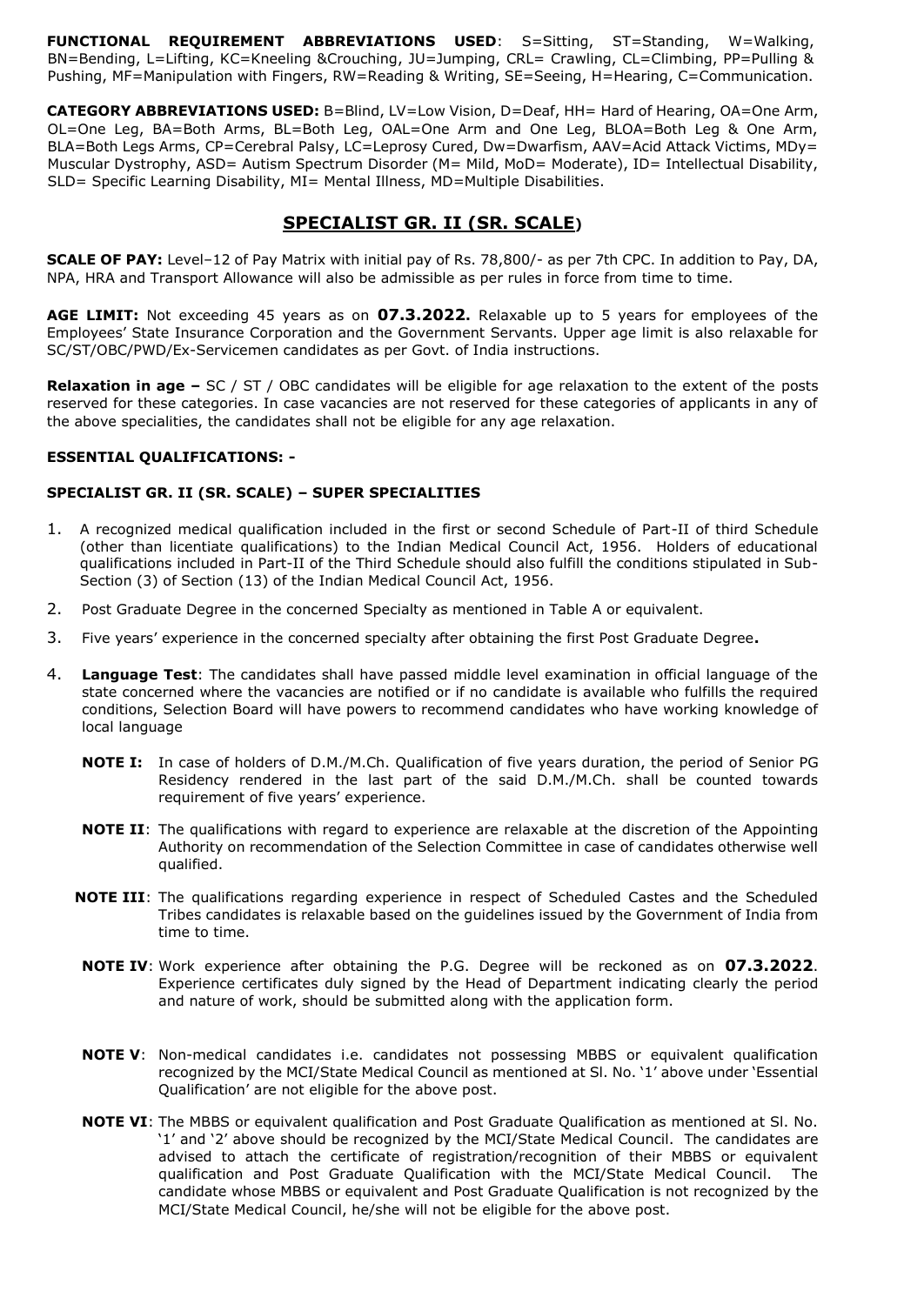## **TABLE – A**

## **Recognized Post Graduate Qualifications for recruitment to Group-"A" posts in ESI Corporation.**

| S.             | <b>Subject</b>         | Section 'A'                                                                 | <b>Section 'B'</b>                                                       |
|----------------|------------------------|-----------------------------------------------------------------------------|--------------------------------------------------------------------------|
| No.            |                        | Requisite<br>Post<br>Graduate<br><b>Degree</b><br>Qualification.            | Requisite<br><b>Post</b><br>Graduate<br><b>Diploma</b><br>Qualification. |
|                |                        | <b>SUPER SPECIALTIES</b>                                                    |                                                                          |
| 1              | Cardiology             | D.M. (Cardiology)                                                           |                                                                          |
| $\overline{2}$ | Endocrinology          | DM (Endocrinology)                                                          |                                                                          |
| 3              | Gastro Enterology      | DM(Gastroenterology)                                                        |                                                                          |
| 4              | Nephrology             | D.M. (Nephrology)                                                           |                                                                          |
| 5              | Neurology              | (Neurology) OR Specialty Board<br>of<br>DM<br>Psychiatry and Neurology(USA) |                                                                          |
| 6              | Cancer Surgery         | M.Ch.(Cancer Surgery/Surgery Oncology)                                      |                                                                          |
| 7              | Urology                | M.Ch. (Urology)                                                             |                                                                          |
| 8              | Paediatric Surgery     | M.Ch.(Paediatric Surgery)                                                   |                                                                          |
| 9              | <b>Plastic Surgery</b> | M.Ch. (Plastic Surgery) OR Specialty Board of<br>Plastic Surgery (USA)      |                                                                          |

Note:

- 1. MRCP/FRCP, FRCS, refer to Diploma or membership and Fellowship awarded by all the Royal College of UK and Fellowship of Royal College of UK and Fellowship of Royal College of Canada.
- 2. Holders of Specialty Board of USA qualifications should complete the entire requirements of the Board concerned.
- 3. In so far as Post-graduate Medical qualification awarded by Indian Universities are concerned, they should also find a place in the Schedules to the Indian Medical Council Act, 1956, as amended from time to time.
- 4. Member Academy of Medical Science MAMS
	- (i) This qualification shall be a recognized medical qualifications as aforesaid only when granted on or after the 1<sup>st</sup> April, 1976 on the basis of the results of examination conducted (whether before or after the said date) by the National Academy of Medical Sciences, New Delhi on behalf of the National Board of Examinations, New Delhi and not when conferred as an Honorary Degree. MAMS (Physiology)
		- MAMS (General Surgery) MAMS (General Medicine) MAMS (Obst. & Gynaecology) MAMS (Opth.) MAMS (Anaes.) MAMS (Social & Preventive Medicine) MAMS (Psychiatry)

Membership of the National Academy of Medicine Sciences MNAMS (Physiology) MNAMS (General Medicine) MNAMS (General Surgery) MNAMS (Obst. & Gynaecology) MNAMS (Social & Preventive Medicine) MNAMS (Psychiatry) MNAMS (Ophthalmology)

These qualifications shall be recognized medical qualifications as aforesaid only when granted on or after the third April, 1977 on the basis of the result of examinations conducted (whether before or after the said date) by the National Academy of Medical Sciences, New Delhi on behalf of the National Board of Examinations, New Delhi and not when conferred as an Honorary Degree. MNAMS (Radio-diagnosis) MNAMS (Radio-Therapy) MNAMS (Public Administration)

MNAMS qualification granted after passing Part-II Examination may be considered as requisite Post-graduate qualifications for the purpose of appointment of teachers in medical colleges/teaching institutions, provided that a holder of the MNAMS qualification without an MD or MS Degree of an Indian University, shall undergo one year's research experience in an institution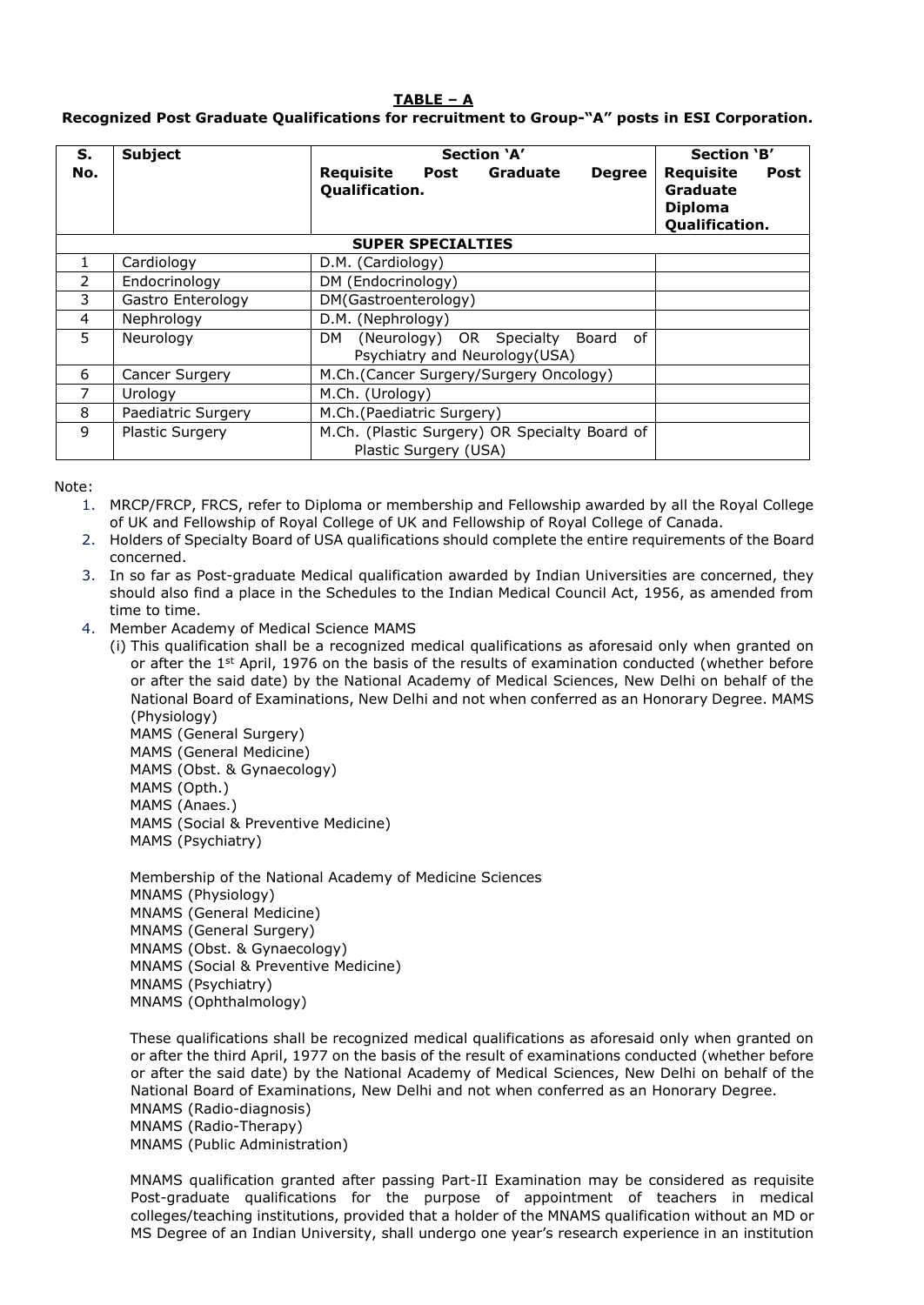recognized by the Council and duly accepted by the Medical Council of India after necessary evaluation.

- (ii) In terms of Govt. of India, Ministry of Health and Family Welfare (Department of Health) Notification No. V.11015/12/78-ME (Policy) dated: 29.08.1978, the qualifications granted in United Kingdom shall be recognized medical qualifications only when granted on or before  $11<sup>th</sup>$ November, 1978.
- 5 Holders of equivalent Post-graduate qualifications as are approved by the Medical Council of India from time to time will be considered to have requisite Post-graduate qualification in the subject concerned.
- 6 In the case of qualifications in Super Specialties (M.Ch./D.M.), except in case of holders of DM/M.Ch. of five years' duration, the holder should have obtained MD (General Medicine) or MS (General Surgery) on an equivalent qualification as prescribed by the said Council in its recommendations on Post Graduate Medical Examination. After 1998, for teaching appointments in Super Specialties of Gastro-Intestinal Surgery, the candidates

must possess Post-graduate Degree Qualification in the Specialty concerned, that is DM/M.Ch. after MD/MS or other qualifications as may be approved by the Council from time to time. The existing alternative qualification that is MS or an equivalent qualification with two years special training in a recognized training Centre in the specialty concerned shall cease to be sufficient qualification for appointment to aforesaid teaching posts from that date.

7 This list is not exhaustive. The Controlling Authority in consultation with Union Public Service Commission shall have the powers to assign other qualifications to above list.

#### **HOW TO APPLY**

The duly filled and signed Application Form in the Performa appended below along with self-attested copies of certificates is to be sent in a cover super-scribed **"Application for the post of Specialist Gr. II (Sr. Scale)", for \_\_\_\_\_\_\_\_\_\_\_\_\_\_\_ Region", Specialty applied for \_\_\_\_\_\_\_\_\_\_\_\_\_"**  preferably by Speed Post so as to reach the following addresses by **07.3.2022**:-

| S. No. | where posts $are \mid to \text{ be sent}$<br>advertised | Name of the region Address to which the applications are                                                                                         | Banker's<br>Demand Draft/<br>Cheque of Rs. 500/- to be<br>payable at |
|--------|---------------------------------------------------------|--------------------------------------------------------------------------------------------------------------------------------------------------|----------------------------------------------------------------------|
| 1)     | Kerala                                                  | Regional Director,<br>ESI Corporation, Panchdeep Bhawan,<br>North Swaraj Round, Thrissur-680020,<br>Kerala.                                      | Thrissur                                                             |
| 2)     | Karnataka                                               | Additional Commissioner/Regional Director,<br>ESI Corporation, Panchdeep Bhawan,<br>No.10, Binnyfields, Binnypet,<br>Bangalore-560023, Karnataka | <b>Bangalore</b>                                                     |

**TABLE-1**

The following testimonials should be attached with application form:

- 1) One copy of recent self-attested passport size photograph firmly pasted on the application form.
- 2) Self-attested copies of certificates and testimonials in support of proof of age (Date of Birth), official language, Educational Qualification and Experience etc.
- 3) Self-attested copy of Community Status Certificate in the prescribed form in case of candidates belonging to SC/ST/OBC/EWS category. Candidates claiming reservation/age relaxation on grounds of belonging to OBC should submit the Community Certificate in Annexure -"A" prescribed vide Govt. of India, Department of Personal and Training OM No. 36012/22/93-Estt.(SCT) dated 15.11.93 along with self-declaration given in Annexure - 'B' failing which the benefit of reservation and age relaxation will not be given.
- 4) The candidates who are working in Armed Forces of India and wish to avail relaxations and concessions under the Ex-Servicemen category have to submit certificate of employment as per Annexure-C and Undertaking as per Annexure-D.

Those candidates who are employed in Govt./Semi Govt. /Autonomous bodies etc. should send their applications **"Through Proper Channel".** However, they may send an advance copy of their application along-with demand draft and other certificates and testimonials before the last date.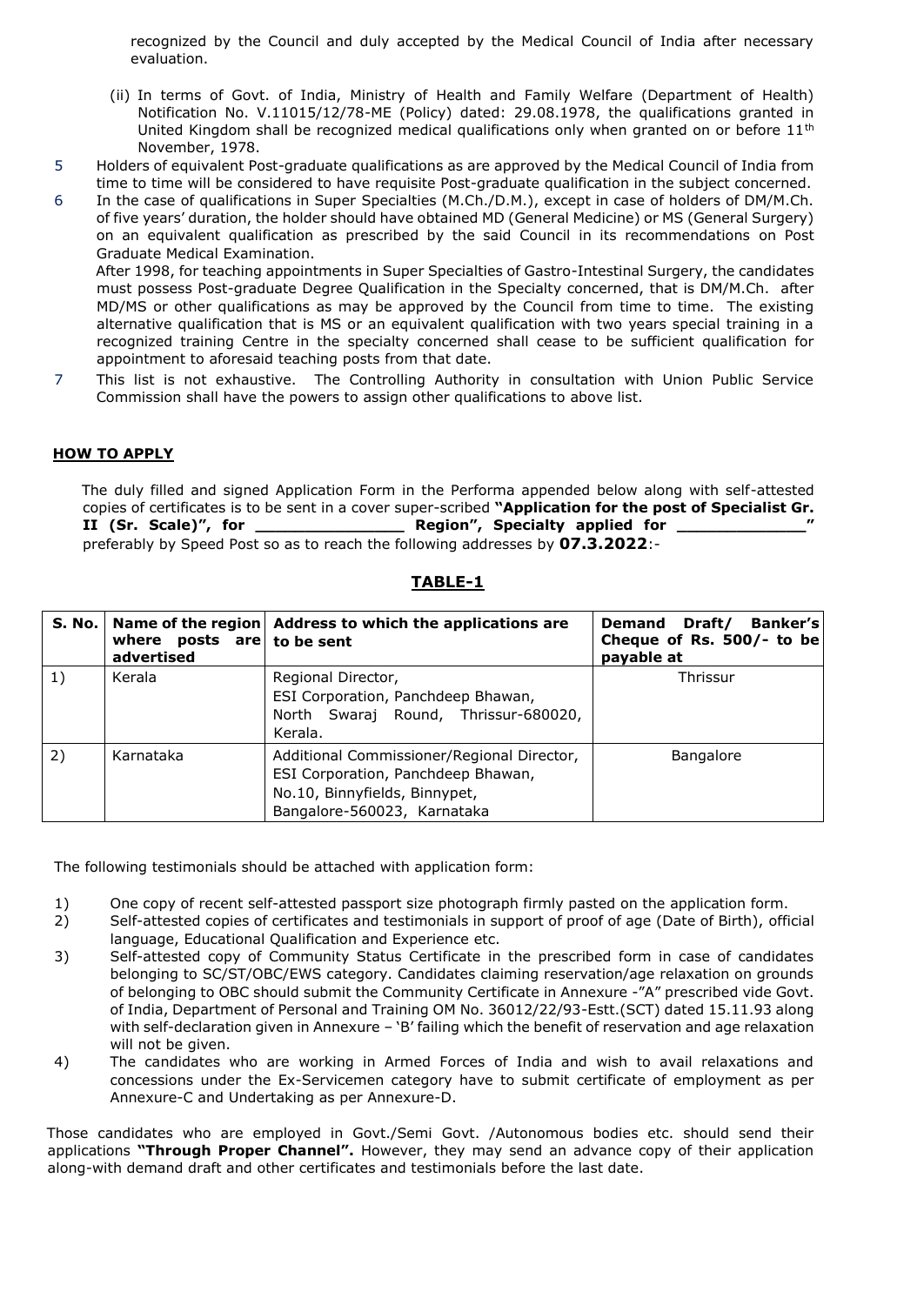- **Note 1** :- The application and the other documents should be arranged in the following order one below the other and tightly tagged or stapled on the left hand side top corner:
- 1) Application Form (complete in all respect).
- 2) Self Attested copies of certificates.
- **Note 2**:-The Demand Draft should not be tagged or stapled, but should be pinned or clipped at the top of the application form. The name and address of the candidates should be written on the reverse side of the Demand Draft.

## **AMOUNT OF APPLICATION FEE**

| S. No. | Category                                                                                 | Amount (in Rs.) |
|--------|------------------------------------------------------------------------------------------|-----------------|
| 01     | SC/ST/PWD/ Departmental Candidates (ESIC Employees),<br>Women Candidates & Ex Servicemen | NIL             |
| 02     | All other categories                                                                     | $500/-$         |

**Mode of payment-** A Demand Draft/Banker's Cheque of Rs. 500/-(as applicable) in favour of '**ESI Fund Account No. II',** drawn on any scheduled bank payable at **the place mentioned in the Table -1** has to be submitted alongwith the Application Form.

#### **Note:** -

- 1) Fee once paid will not be refunded under any circumstances.
- 2) Only Demand Draft/ Banker's Cheque drawn on any Scheduled Bank valid for at least three months will be accepted. Application Fee paid by any other mode will not be accepted.
- 3) The Demand Draft/ Banker's Cheque must be issued after the issuing date of this advertisement.

## **SELECTION PROCEDURE**

- 1) All eligible candidates should apply in the application format appended below on or before the last date for receipt of applications i.e **07.3.2022**. Applications received after the last date by any mode will not be considered. ESIC will not be responsible for postal delays.
- 2) **Selection will be made on the basis of interview which will be conducted by the Selection Board**. The interview for the above posts will be held at a suitable place, preferably in the State capital, which will be notified at the time of scheduling of interviews. The Corporation, however, reserves the right to conduct interviews in a State other than the State applied for.

The results of the interview will be published on the website of ESI Corporation (www.esic.nic.in).

## **IMPORTANT INSTRUCTIONS TO CANDIDATES**

- 1) Mere submission of application does not confer any right to the candidate for being called for interview.
- 2) Application should be submitted in the prescribed form appended below. It should be filled up in block/capital letters by the candidate in his/her own handwriting.
- 3) **Incomplete or Unsigned applications or the applications received without the self-attested copies of mark sheets/certificates in support of educational qualification, proof of age (Date of Birth), application fee, caste certificate, experience certificates, photographs and those received after the last date of receipt of applications are liable to be rejected without any communication to the candidate.**
- 4) ESI Corporation will not undertake detailed scrutiny of applications for eligibility and other aspects for calling candidates for interview and, therefore, the **candidature is accepted only provisionally**. The candidates fulfilling the eligibility criteria for the post **will be called for interview on the basis of information furnished by them in the application form**. Mere submission of application does not confer any right to the candidates for being called for interview. Before applying, **candidates are advised to go through the requirements of essential qualification, age, experience etc. and satisfy themselves that they are eligible for the post**. At the time of verification/submission of documents on the day of interview, if any claim made in the application is not found substantiated, the candidature of the candidate will be cancelled and the **decision of ESIC in this regard shall be final**.
- 5) Wrong declarations/submission of false information or any other action contrary to law shall lead to cancellation of the candidature at any stage.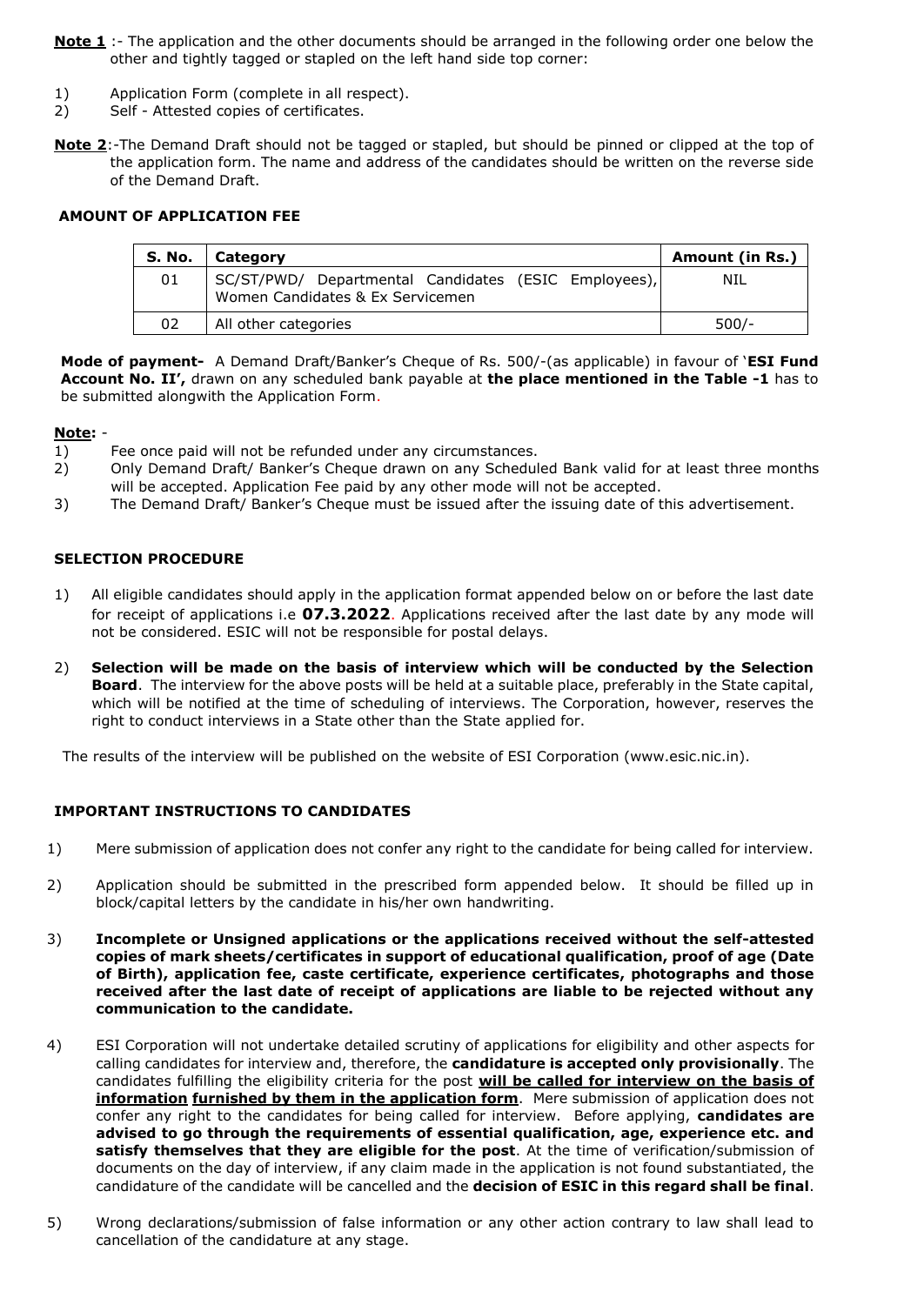#### **Note 1: The selected candidates will be kept posted in the State applied for but they are liable to be posted anywhere in India.**

- **Note 2:** The candidates should send the application form to the address as given in the Table-1 above preferably **by Speed Post.**
- **Note 3:** The crucial date for determining the age limit, work experience and other criteria regarding eligibility for the post shall be the closing date of receipt of applications from candidates in India i.e **07.3.2022**. (and not the closing date prescribed for those in Assam, Meghalaya, Arunachal Pradesh, Mizoram, Manipur, Nagaland, Tripura, Sikkim, Ladakh, Lahaul and Spiti District and Pangi Sub-Division of Chamba District of Himachal Pradesh, Andaman and Nicobar Islands and Lakshadweep).

**Caution**: - Canvassing in any form will be a disqualification.

**Last date of receipt of application is 07.3.2022**.**. (**Last date for receipt of application from candidates residing in Assam, Meghalaya, Arunachal Pradesh, Mizoram, Manipur, Nagaland, Tripura, Sikkim, Ladakh, Lahaul and Spiti District and Pangi Sub-Division of Chamba District of Himachal Pradesh, Andaman and Nicobar Islands and Lakshadweep will be **14.3.2022**.**).** 

**नदिांक : 31.1.2022**. **उप निदेशक**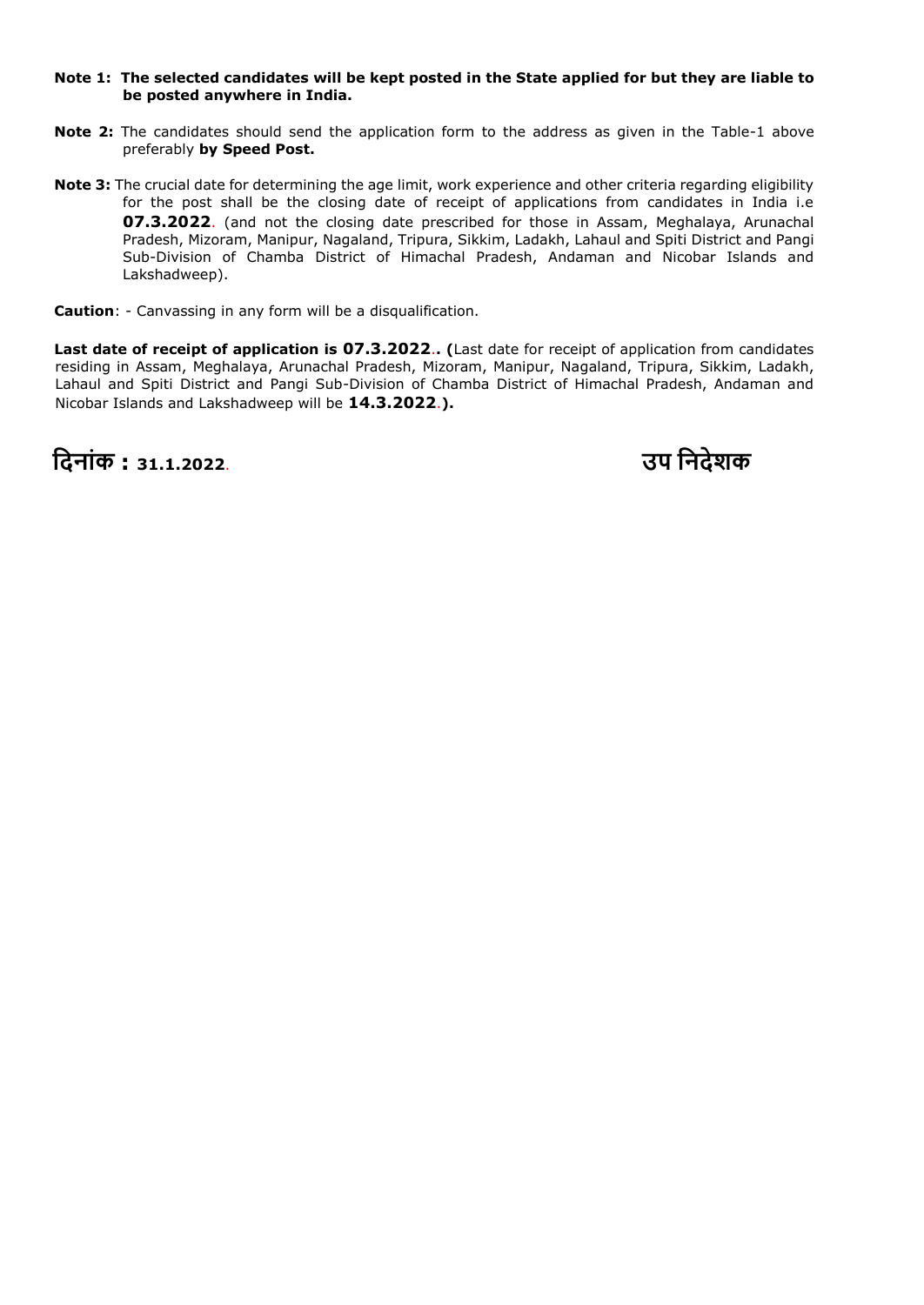## **APPLICATION FORM FOR THE POST OF SPECIALIST GR. II (SENIOR SCALE) IN ESI CORPORATION-2022**

| 1.  |                                                                                                                                                                                                                                |                                                                                                                        |
|-----|--------------------------------------------------------------------------------------------------------------------------------------------------------------------------------------------------------------------------------|------------------------------------------------------------------------------------------------------------------------|
|     |                                                                                                                                                                                                                                | Affix self-attested                                                                                                    |
|     |                                                                                                                                                                                                                                | recent passport size<br>photograph here<br>(photograph should be<br>firmly pasted on this                              |
| 2.  | Particulars of the Demand Draft/Banker's Cheque:                                                                                                                                                                               | space and not stapled)                                                                                                 |
|     | (a)                                                                                                                                                                                                                            |                                                                                                                        |
|     | (b)                                                                                                                                                                                                                            |                                                                                                                        |
|     | (c)                                                                                                                                                                                                                            |                                                                                                                        |
| 3.  | Name in full (in block letters)                                                                                                                                                                                                |                                                                                                                        |
| 4.  | Father's / Husband's Name                                                                                                                                                                                                      |                                                                                                                        |
| 5.  | (a) Date of Birth (in figures)                                                                                                                                                                                                 | <u> 1989 - Johann John Stoff, deutscher Stoffen und der Stoffen und der Stoffen und der Stoffen und der Stoffen un</u> |
|     | (in words) and the contract of the contract of the contract of the contract of the contract of the contract of the contract of the contract of the contract of the contract of the contract of the contract of the contract of |                                                                                                                        |
|     | (b) Age as on closing date (i.e. $07.3.2022.$ ) Year _______, Months ______, Days _________.                                                                                                                                   |                                                                                                                        |
| 6.  | (a) Religion                                                                                                                                                                                                                   | <u> 1989 - Johann John Stone, market fan de Fryske kunstne fan de fan de fan de fan de fan de fan de fan de fan d</u>  |
|     | (b) Nationality                                                                                                                                                                                                                |                                                                                                                        |
| 7.  | Mailing address                                                                                                                                                                                                                | <u> 1989 - Johann John Stone, mensk politik foar it fan it fan it fan it fan it fan it fan it fan it fan it fan i</u>  |
|     |                                                                                                                                                                                                                                |                                                                                                                        |
|     |                                                                                                                                                                                                                                |                                                                                                                        |
|     | E-mail ID                                                                                                                                                                                                                      |                                                                                                                        |
|     | Mobile No.                                                                                                                                                                                                                     |                                                                                                                        |
| 8.  | <b>Permanent Address</b>                                                                                                                                                                                                       |                                                                                                                        |
|     | (with telephone number)                                                                                                                                                                                                        |                                                                                                                        |
|     |                                                                                                                                                                                                                                |                                                                                                                        |
| 9.  |                                                                                                                                                                                                                                |                                                                                                                        |
| 10. | (a) If Person With Disability (PWD) (Yes /NO) __________________________________<br>(i)                                                                                                                                        |                                                                                                                        |
|     | Percentage of Disability<br>(b)                                                                                                                                                                                                | <u> 1989 - Johann John Stone, mars and de British and de British and de British and de British and de British an</u>   |
|     | (a) Whether Ex-Serviceman (Yes /No)<br>(ii)<br>(b) Date of discharge from Armed Forces                                                                                                                                         | <u> 1989 - Johann Barn, amerikansk politiker (d. 1989)</u>                                                             |
|     | (iii)<br>b) If Yes, please mention whether ESIC or Govt. Employee _______________                                                                                                                                              |                                                                                                                        |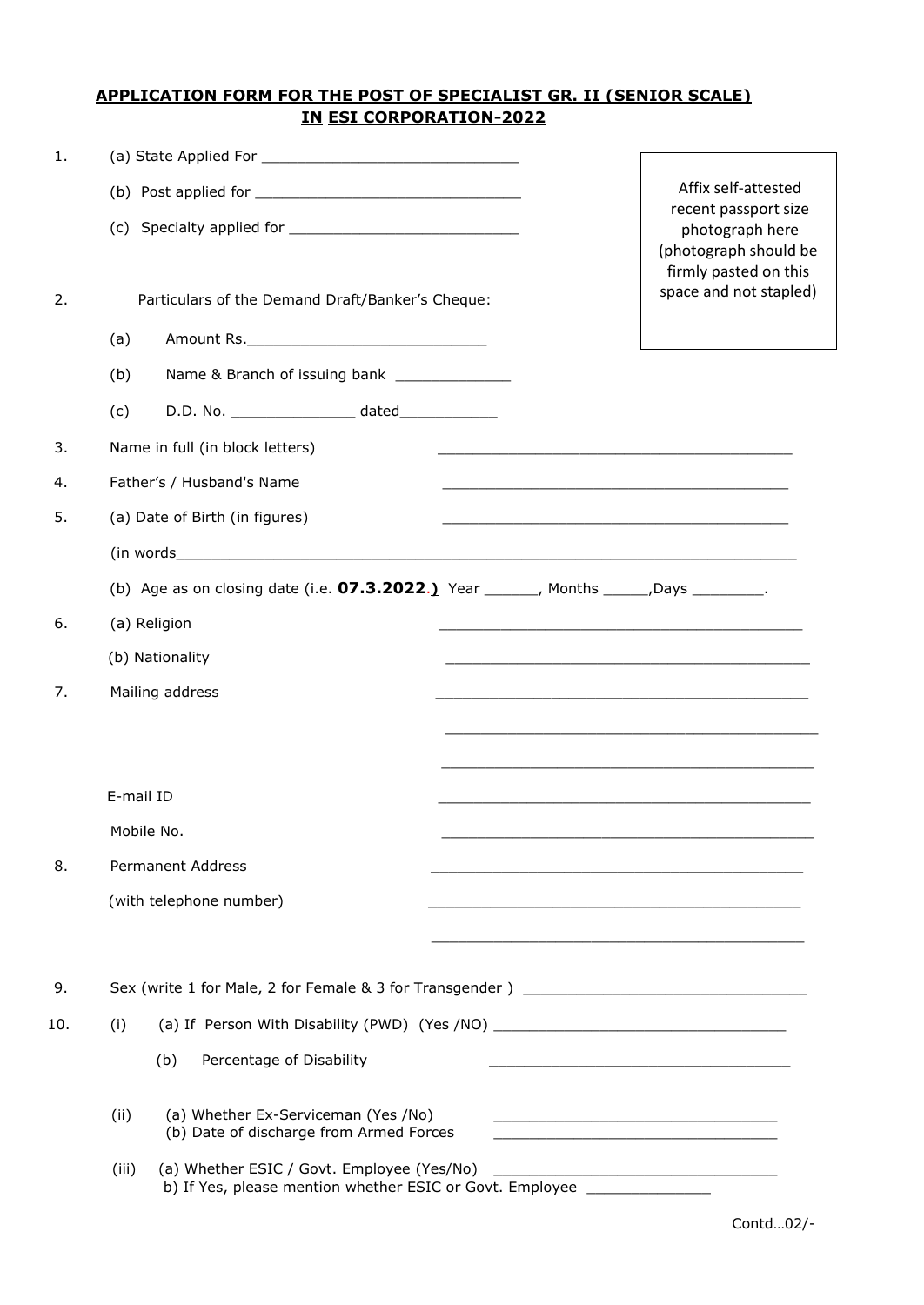11. Community to which applicant belongs :-(Write 1 for SC, 2 for ST , 3 for OBC, 4 for EWS and 5 for General)

#### 12. (a) ESSENTIAL EDUCATIONAL AND PROFESSIONAL QUALIFICATIONS (Attach annexure, if necessary).

| Name & Address of | University | Duration |    | Degree/               | Subjects | Percentage           |
|-------------------|------------|----------|----|-----------------------|----------|----------------------|
| Institution       |            | From     | To | Examination<br>Passed |          | of marks<br>obtained |
|                   |            |          |    |                       |          |                      |
|                   |            |          |    |                       |          |                      |
|                   |            |          |    |                       |          |                      |
|                   |            |          |    |                       |          |                      |
|                   |            |          |    |                       |          |                      |
|                   |            |          |    |                       |          |                      |
|                   |            |          |    |                       |          |                      |
|                   |            |          |    |                       |          |                      |

## (b) Whether passed middle level examination in official language of the state concerned : Yes/No If yes, please mention the language passed \_

13. DETAILS OF EMPLOYMENT (IN CHRONOLOGICAL ORDER) (Attach annexure, if necessary).

| Name of the Organization<br>(please specify whether<br>Govt./<br>State<br>Central<br>Govt./<br>Public<br>Sector<br>/Autonomous<br>Body/ Private Sector) | Position(s)<br>held |      | Period of service | Nature of<br>Work | Scale of<br>Pay | Whether<br>working on<br>Regular Basis/<br>Contractual<br>Adhoc<br>Basis/<br>Basis/<br>Residency<br>Scheme etc. |
|---------------------------------------------------------------------------------------------------------------------------------------------------------|---------------------|------|-------------------|-------------------|-----------------|-----------------------------------------------------------------------------------------------------------------|
|                                                                                                                                                         |                     | From | To                |                   |                 |                                                                                                                 |
|                                                                                                                                                         |                     |      |                   |                   |                 |                                                                                                                 |
|                                                                                                                                                         |                     |      |                   |                   |                 |                                                                                                                 |
|                                                                                                                                                         |                     |      |                   |                   |                 |                                                                                                                 |
|                                                                                                                                                         |                     |      |                   |                   |                 |                                                                                                                 |
|                                                                                                                                                         |                     |      |                   |                   |                 |                                                                                                                 |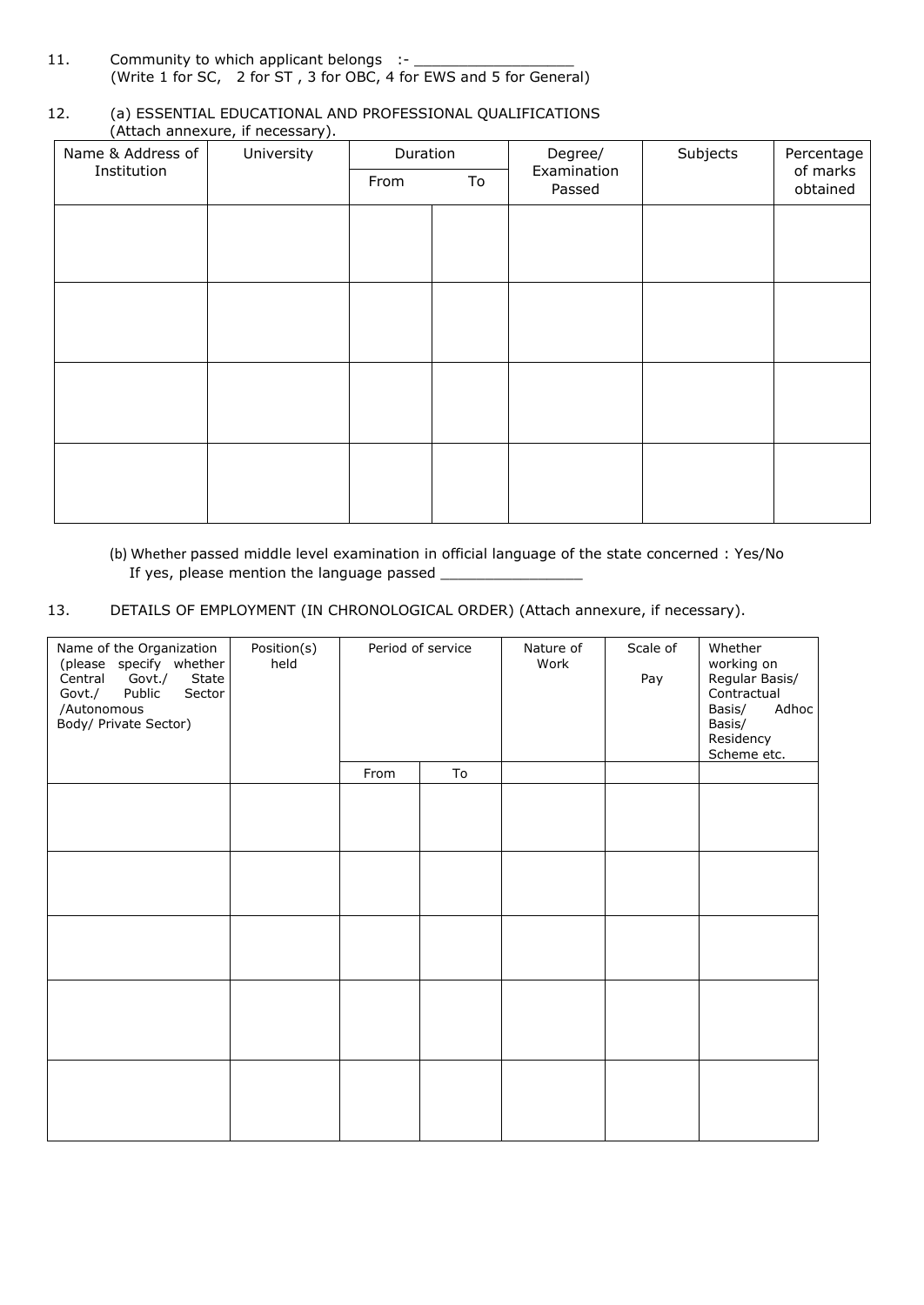- 14. Date of completion of Compulsory Rotating Internship \_\_\_\_\_\_\_\_\_\_\_\_\_\_\_\_\_\_\_\_\_\_\_
- 15. Registration No. and Date of Registration of MBBS or equivalent and Post Graduate Qualification (MS/MS/DNB/Diploma etc.) with the Medical Council of India/State Medical Council:
	- (a) MBBS or equivalent Qualification

| Registration No.                                         |  |
|----------------------------------------------------------|--|
| Date of Registration                                     |  |
| Name of the Medical Council (MCI/State Medical Council)  |  |
| (b) Post Graduate Qualification (MS/MS/DNB/Diploma etc.) |  |
| Registration No.                                         |  |
| Date of Registration                                     |  |
| Name of the Medical Council (MCI/State Medical Council)  |  |

#### 16. Trainings (if any).

| Institution | Period | Field of Training |
|-------------|--------|-------------------|
|             |        |                   |
|             |        |                   |
|             |        |                   |
|             |        |                   |
|             |        |                   |
|             |        |                   |

17. Academic attainments and activities \_\_\_\_\_\_\_\_\_\_\_\_\_\_\_ (Attach annexure).

- 18. Details of Publications (Attach annexure, if necessary):
	- (i)
	- (ii)
	- (iii)
	- (iv)
	- (v)

#### 19. List of enclosures :

| (i)<br>(iii) | (ii)<br>(iv) |
|--------------|--------------|
| (v)          | (vi)         |
| (vii)        | (viii)       |
| (ix)         | (x)          |

I hereby declare that all the statements made in this application are true, complete and correct to the best of my knowledge and belief.

I understand that in the event of any information being found false or incorrect at any stage, my candidature/appointment shall be liable to be cancelled / terminated summarily without notice or any compensation in lieu thereof.

I also affirm that No Objection Certificate from the present employer for applying this post has been applied for/taken.

### **If selected, I am willing to serve anywhere in India.**

Place Date \_\_\_\_\_\_\_\_\_\_\_

#### **Signature of the Candidate**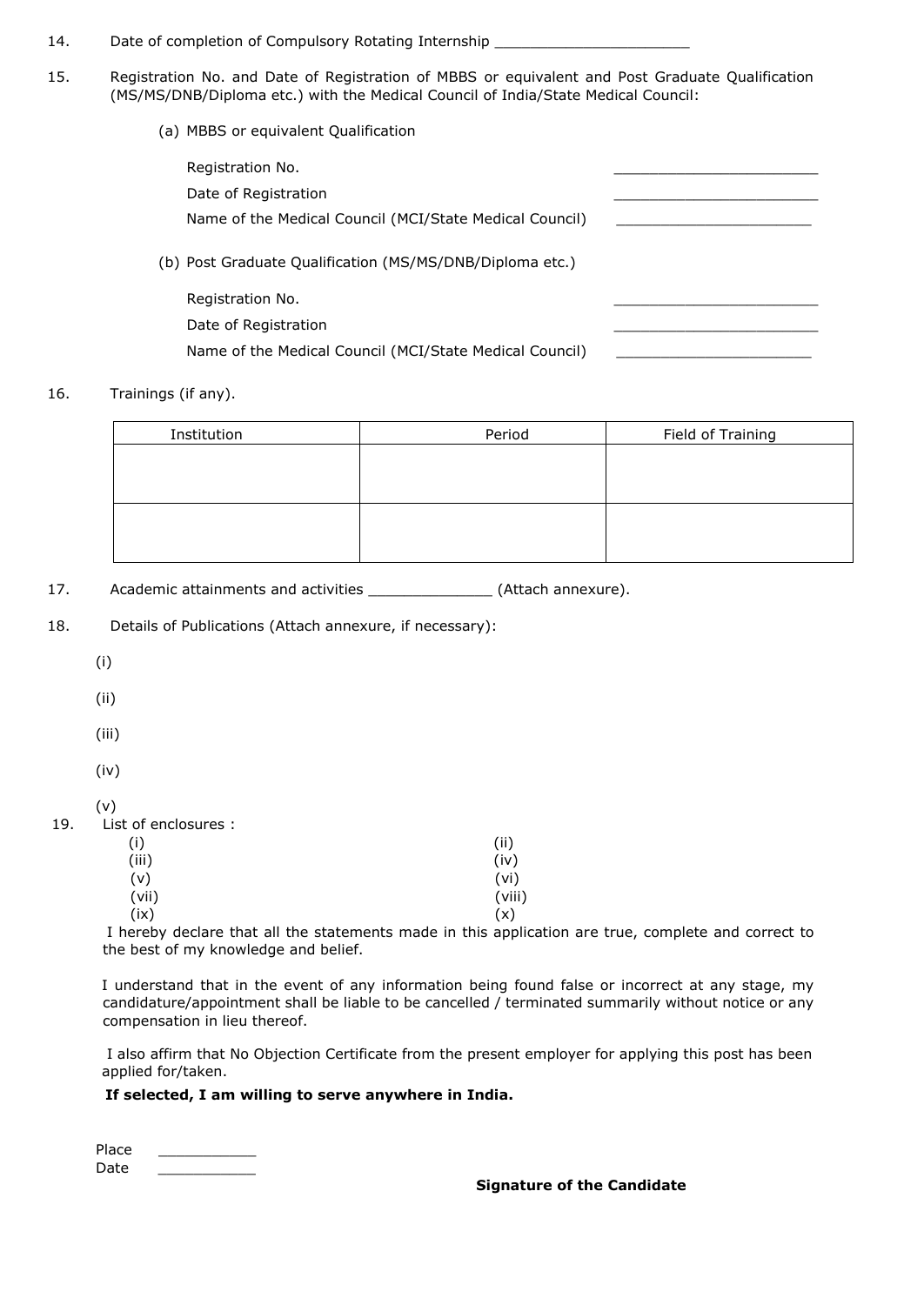## **Annexure 'A'**

|          | <b>This</b><br>daughter                                                                                                                                                                                                        | is                            | to certify | that | Shri/Smt./Kumari                                                                                                                                                                                                                                                                                                                              |      | son/                                     |
|----------|--------------------------------------------------------------------------------------------------------------------------------------------------------------------------------------------------------------------------------|-------------------------------|------------|------|-----------------------------------------------------------------------------------------------------------------------------------------------------------------------------------------------------------------------------------------------------------------------------------------------------------------------------------------------|------|------------------------------------------|
|          |                                                                                                                                                                                                                                |                               |            |      |                                                                                                                                                                                                                                                                                                                                               |      |                                          |
|          |                                                                                                                                                                                                                                |                               |            |      | <u>____________________</u> in the________________________________State/Union Territory _________________________________                                                                                                                                                                                                                     |      |                                          |
|          |                                                                                                                                                                                                                                |                               |            |      | belongs to the ________________________Community which is recognized as a backward class under the Government of India,                                                                                                                                                                                                                       |      |                                          |
|          |                                                                                                                                                                                                                                |                               |            |      | Ministry of Social Justice and Empowerment's Resolution                                                                                                                                                                                                                                                                                       |      |                                          |
|          |                                                                                                                                                                                                                                |                               |            |      |                                                                                                                                                                                                                                                                                                                                               |      |                                          |
|          |                                                                                                                                                                                                                                |                               |            |      | Shri/Smt./Kumari________________________________ and/or his/her family ordinarily reside(s)                                                                                                                                                                                                                                                   |      | in in                                    |
|          |                                                                                                                                                                                                                                |                               |            |      | the <b>Example 20</b> District/Division of the <b>Example 20 State/Union</b> State/Union                                                                                                                                                                                                                                                      |      |                                          |
|          |                                                                                                                                                                                                                                |                               |            |      | Territory. This is also to certify that he/she does not belong to the persons/sections (Creamy Layer) mentioned in column                                                                                                                                                                                                                     |      |                                          |
|          |                                                                                                                                                                                                                                |                               |            |      | 3 of the Schedule to the Government of India, Department of Personnel & Training OM No. 36012/22/93-Estt. (SCT,)                                                                                                                                                                                                                              |      |                                          |
|          |                                                                                                                                                                                                                                |                               |            |      |                                                                                                                                                                                                                                                                                                                                               |      |                                          |
| dated    |                                                                                                                                                                                                                                |                               |            |      |                                                                                                                                                                                                                                                                                                                                               |      |                                          |
|          | $08.09.1993**$ .                                                                                                                                                                                                               |                               |            |      |                                                                                                                                                                                                                                                                                                                                               |      |                                          |
|          |                                                                                                                                                                                                                                |                               |            |      |                                                                                                                                                                                                                                                                                                                                               |      |                                          |
|          | Date and the second second second second second second second second second second second second second second second second second second second second second second second second second second second second second second |                               |            |      |                                                                                                                                                                                                                                                                                                                                               |      | District Magistrate/ Deputy Commissioner |
|          |                                                                                                                                                                                                                                |                               |            |      |                                                                                                                                                                                                                                                                                                                                               | etc. |                                          |
|          |                                                                                                                                                                                                                                | Seal of Office                |            |      |                                                                                                                                                                                                                                                                                                                                               |      |                                          |
| $\ast$ . |                                                                                                                                                                                                                                |                               |            |      | The Authority issuing the Certificate may have to mention the details of Resolution of Government of                                                                                                                                                                                                                                          |      |                                          |
|          |                                                                                                                                                                                                                                |                               |            |      | India, in which the Caste of candidate is mentioned as OBC.                                                                                                                                                                                                                                                                                   |      |                                          |
| $***-$   |                                                                                                                                                                                                                                | As amended from time to time. |            |      |                                                                                                                                                                                                                                                                                                                                               |      |                                          |
| Note:    |                                                                                                                                                                                                                                | People Act, 1950.             |            |      | The term ordinarily reside(s) used here will have the same meaning as in section 20 of the Representation of the                                                                                                                                                                                                                              |      |                                          |
|          |                                                                                                                                                                                                                                |                               |            |      | List of authorities empowered to issue Caste/Tribe Certificate Certificates:                                                                                                                                                                                                                                                                  |      |                                          |
| i.       |                                                                                                                                                                                                                                |                               |            |      | District Magistrate / Additional District Magistrate/ Collector/ Deputy Commissioner / Additional Deputy<br>Commission/ Dy. Collector / 1 <sup>st</sup> Class Stipendiary Magistrate / Sub-Divisional Magistrate / Extra-Assistant<br>Commissioner/ Taluka Magistrate / Executive Magistrate.                                                 |      |                                          |
| ii.      |                                                                                                                                                                                                                                |                               |            |      | Chief Presidency Magistrate / Additional Chief Presidency Magistrate / Presidency Magistrate.                                                                                                                                                                                                                                                 |      |                                          |
| iii.     |                                                                                                                                                                                                                                |                               |            |      | Revenue Officers not below the rank of Tehsildar.                                                                                                                                                                                                                                                                                             |      |                                          |
|          |                                                                                                                                                                                                                                |                               |            |      |                                                                                                                                                                                                                                                                                                                                               |      |                                          |
| iv.      |                                                                                                                                                                                                                                |                               |            |      | Sub-Divisional Officers of the area where the applicant and or his family normally resides.                                                                                                                                                                                                                                                   |      |                                          |
|          |                                                                                                                                                                                                                                |                               |            |      | a. The term 'Ordinarily' used here will have the same meaning as in Section 20 of the<br>Representation of the People Act, 1950.                                                                                                                                                                                                              |      |                                          |
|          |                                                                                                                                                                                                                                |                               |            |      | b. The authorities competent to issue Caste Certificate are indicated below:-                                                                                                                                                                                                                                                                 |      |                                          |
|          |                                                                                                                                                                                                                                |                               |            |      | i. District Magistrate / Additional Magistrate / Collector / Dy. Commissioner / Additional Deputy<br>Commissioner / Deputy Collector / Ist Class Stipendiary Magistrate / Sub-Divisional<br>Magistrate / Taluka Magistrate / Executive Magistrate / Extra Assistant Commissioner (not<br>below the rank of 1st Class Stipendiary Magistrate). |      |                                          |
|          |                                                                                                                                                                                                                                |                               |            |      | ii. Chief Presidency Magistrate /Additional Chief Presidency Magistrate/ Presidency Magistrate.                                                                                                                                                                                                                                               |      |                                          |
|          |                                                                                                                                                                                                                                |                               |            |      | iii. Revenue Officer not below the rank of Tehsildar                                                                                                                                                                                                                                                                                          |      |                                          |
| Note-I   |                                                                                                                                                                                                                                |                               |            |      | iv. Sub-Divisional Officer of the area where the candidate and/or his family resides.                                                                                                                                                                                                                                                         |      |                                          |
| Note-II  |                                                                                                                                                                                                                                | layer.                        |            |      | The closing date for receipt of application will be treated as the date of reckoning for OBC<br>status of the candidate and also, for assuming that the candidate does not fall in the creamy                                                                                                                                                 |      |                                          |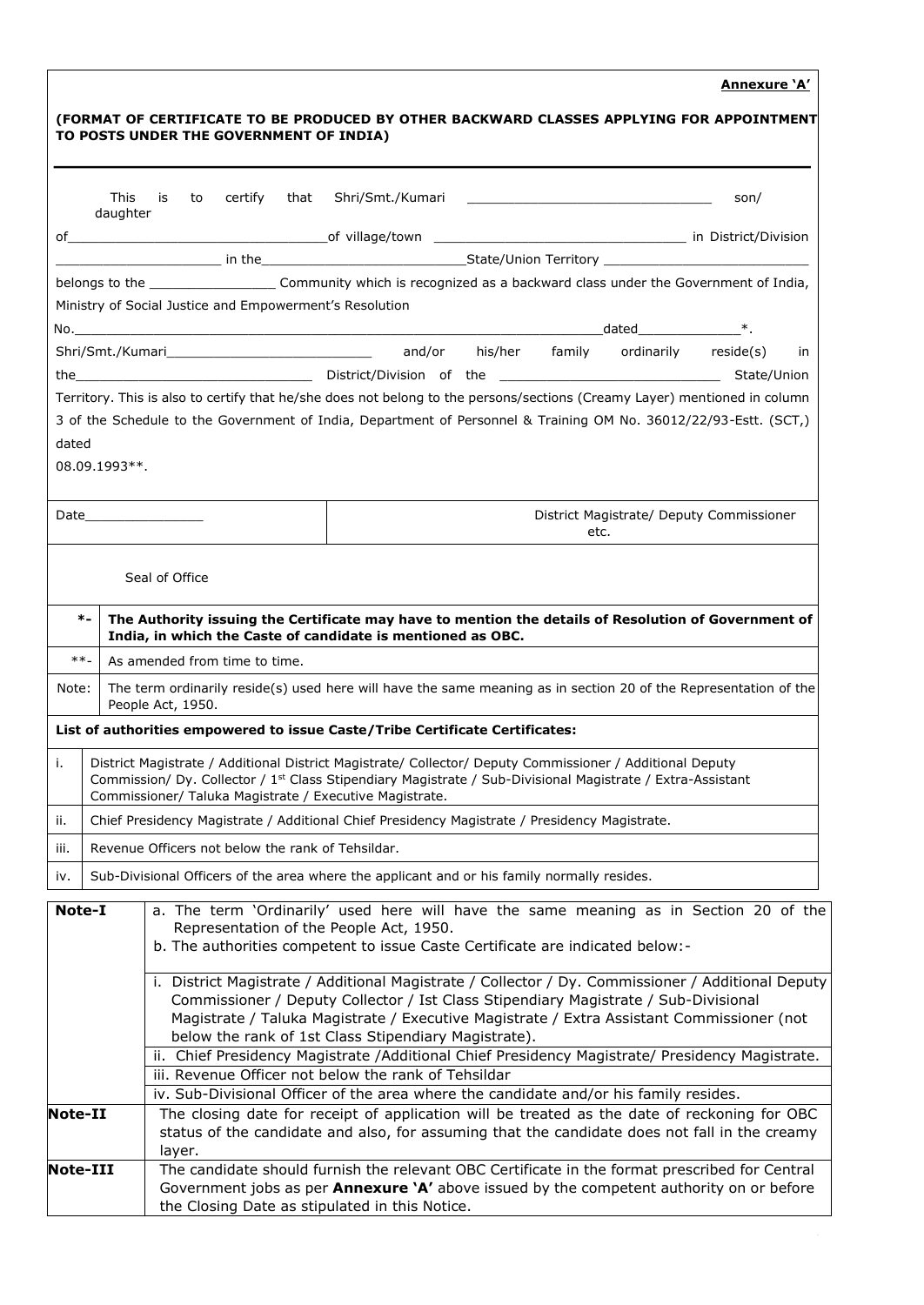#### **Form of declaration to be submitted by the OBC candidate (in addition to the community certificate)**

I ................... Son/daughter of Shri........................resident of village/town/city.................... district…………………. state………………hereby declare that I belong to the………………..community which is recognized as a backward class by the Government of India for the purpose of reservation in services as per orders contained in Department of Personnel and Training Office Memorandum No 36102/22/93-Estt. (SCT) dated 8-9-1993. It is also declared that I do not belong to persons/ sections/sections (Creamy Layer) mentioned in column 3 of the Schedule to the above referred Office Memorandum dated 8-9-1993, O.M. No. 36033/3/2004-Estt. (Res.) dated 9th March, 200, O.M. No. 36033/3/2004-Estt. (Res.) dated 14th October, 2008 and OM No. 36033/1/2013-Estt. (Res.), dated: 27<sup>th</sup> May, 2013.

Signature:………………………..

Full Name:………………………

Address: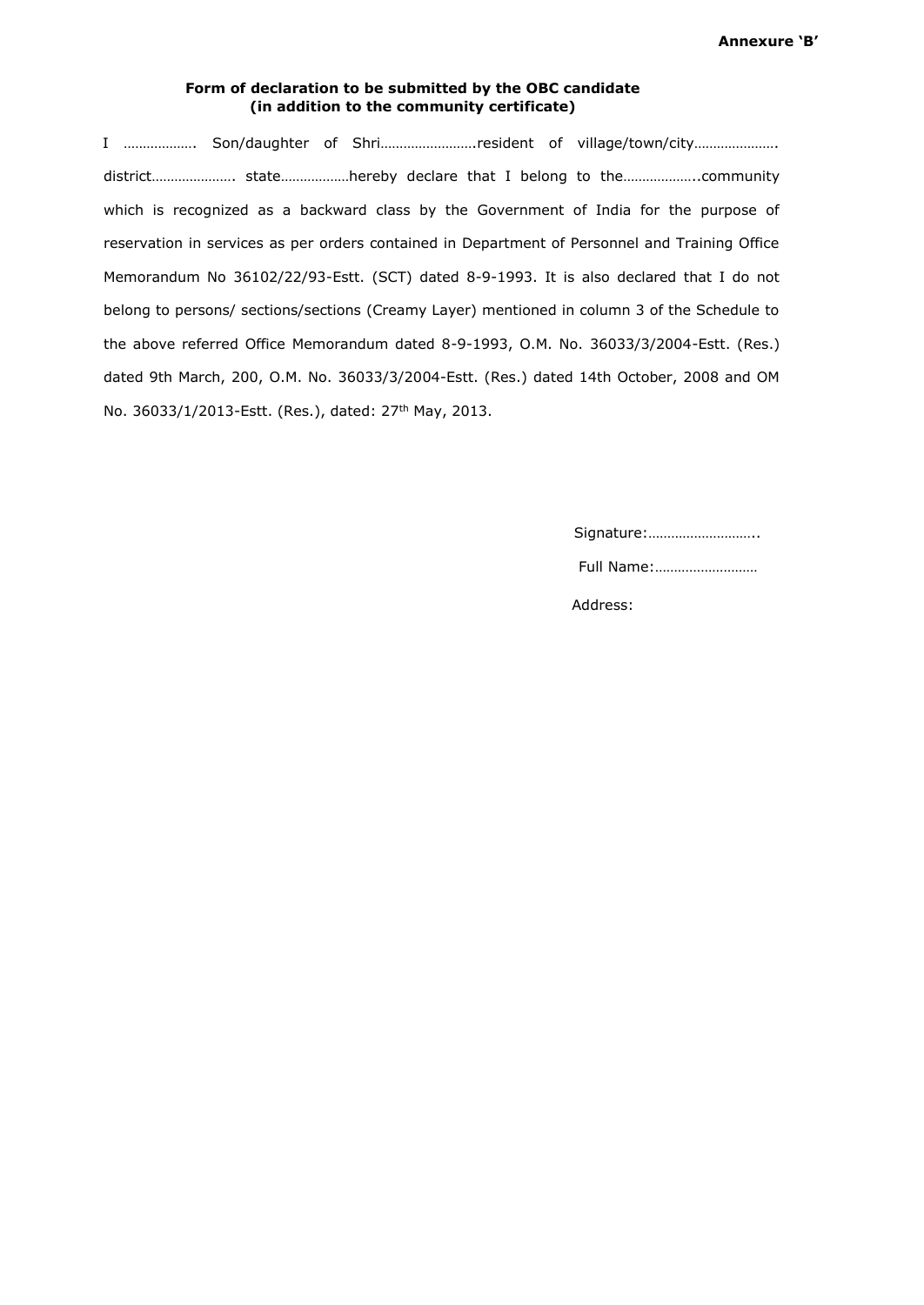# **PROFORMA OF CERTIFICATE FOR EMPLOYED OFFICIALS**

I hereby, with the information available, certify that Shri \_\_\_\_\_\_\_\_(Name)\_\_\_\_\_\_\_\_\_, No. \_\_\_(Rank)\_\_\_\_\_\_\_\_\_\_, would complete

prescribed period of appointment on \_\_\_\_\_(Date) \_\_\_\_.

Place: Signature Signature Place: Dated: Dated: Commanding Officer Office Seal